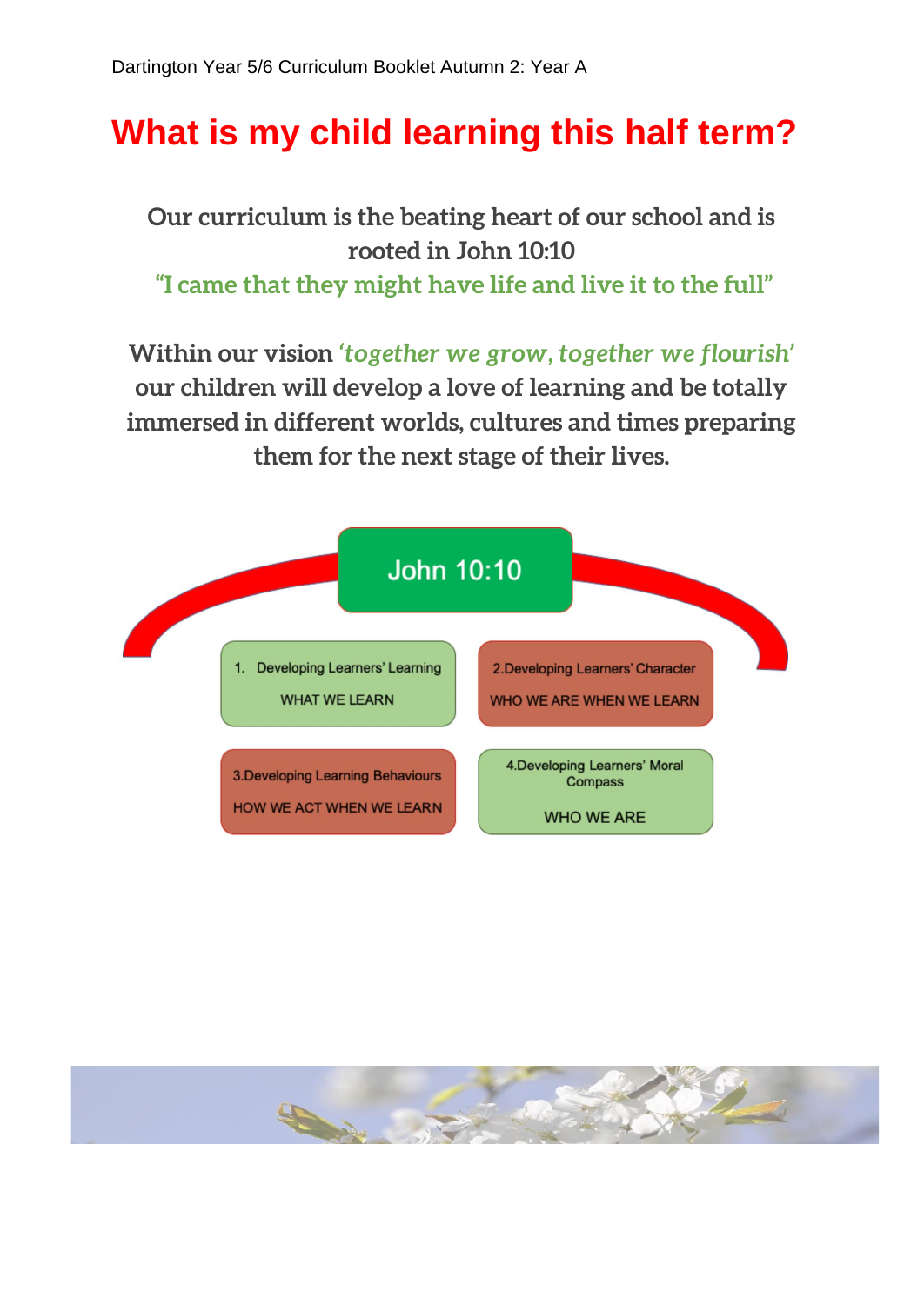| <b>Autumn 2</b>      | <b>Swifts and Red Kites</b>                                                                                                                                                                                                                                                                                                                                                                                                                                                                                                                                         |
|----------------------|---------------------------------------------------------------------------------------------------------------------------------------------------------------------------------------------------------------------------------------------------------------------------------------------------------------------------------------------------------------------------------------------------------------------------------------------------------------------------------------------------------------------------------------------------------------------|
| <b>Class Novel</b>   | This half term, we will be reading "Holes" by Louis Sachar, which is all about a boy named<br>Stanley Yelnats, who is a little down on his luck! It ties in brilliantly with our history sequence<br>this half term, all about Crime and Punishment from the Romans, to modern day.                                                                                                                                                                                                                                                                                 |
| <b>Writing</b>       | Within our English this half term, we will be focusing on writing a suspense/mystery narrative.<br>This ties in with our class novel, as well as using elements of our history learning within a story<br>structure. We will be focusing on using a variety of sentence structures, commas for<br>parenthesis and upskilling our vocabulary using the 5 senses. We are really looking forward to<br>reading some gripping stories!                                                                                                                                  |
| <b>Maths</b>         | This half term, across both classes our focus is on the four operations. We will begin with using<br>column methods for both addition and subtraction. Swifts will then move into statistics, before<br>looking into formal written methods for multiplication and division. Red Kites will continue after<br>addition and subtraction with formal written methods for multiplication and division. In the later<br>part of the term, Red Kites will then be looking into factors, prime, square and cube numbers<br>as well as the order of operations.            |
| <b>Science</b>       | Within science, we will be continuing our focus on properties and changes of materials. We will<br>research famous chemists and will examine how they have helped our lives. We will explore<br>how new materials can be created and if changes can be reversed. Next, we will explore<br>electrical conductivity and will investigate which materials are conductors. Finally, we will<br>review and consider our learning about the properties and changes of materials.                                                                                          |
| <b>RE</b>            | This half term, our focus question is "Why do Christians believe Jesus was the Messiah?" We<br>will be looking at readings from both the old and New Testament, and interpreting their<br>messages about Jesus, and how he meets the expectations as a Messiah. We will then move<br>into identifying how Christians try to portray the true meaning of Christmas by reflecting the<br>idea of a saviour bringing peace. We will finalise our thoughts through answering the above<br>question, and also thinking of what non-religious people may say in response. |
| <b>History</b>       | Within history this half term, our key focus is Crime and Punishment. We will be looking back<br>as far as the Roman period, working our way back towards modern day, comparing along the<br>way different forms of crime and punishment. This will help us to be able to see how things<br>have changed, progressed (or even regressed) in Modern day society.                                                                                                                                                                                                     |
| PE                   | This half term, our indoor focus within PE is Dance, and our outdoor focus is Football. Within<br>dance, we will recap key movement groups, how to create our own short sequence, and piece<br>both small groups, whole class, and independent performances together to create a final<br>dance. In football, we will be looking at recapping key footwork skills.                                                                                                                                                                                                  |
| <b>RHE</b>           | In RHE this term, we will be looking at celebrating differences making particular references to<br>cultural differences and how this can cause conflict, racism etc. Our main aim is for us to be<br>respectful and mindful of other cultures and show appreciation within our own cultures too.                                                                                                                                                                                                                                                                    |
| <b>Forest School</b> | This half term the children will be looking at making pumpkin soup, as well as using leaves for<br>threading and making leaf wreaths - last year there were some beautiful holly wreaths made.<br>The children will also be making their own mini-Christmas trees.                                                                                                                                                                                                                                                                                                  |
| <b>Music</b>         | This half term, Swifts have the opportunity for Mr Pratt to come in and work with the class<br>using musical instruments, creating their own Christmas piece. Red Kites will initially be<br>focusing on Classroom Jazz, using instruments to play a set piece, alongside improvisation<br>opportunities. In the later half of the term, we will be focusing on learning Christmas carols, in<br>preparation for our carols service at St Mary's Church.                                                                                                            |
| <b>DT</b>            | In our DT lessons, we will be following the design and planning process to consider how to<br>create our own gingerbread houses. We will begin by researching different gingerbread house                                                                                                                                                                                                                                                                                                                                                                           |